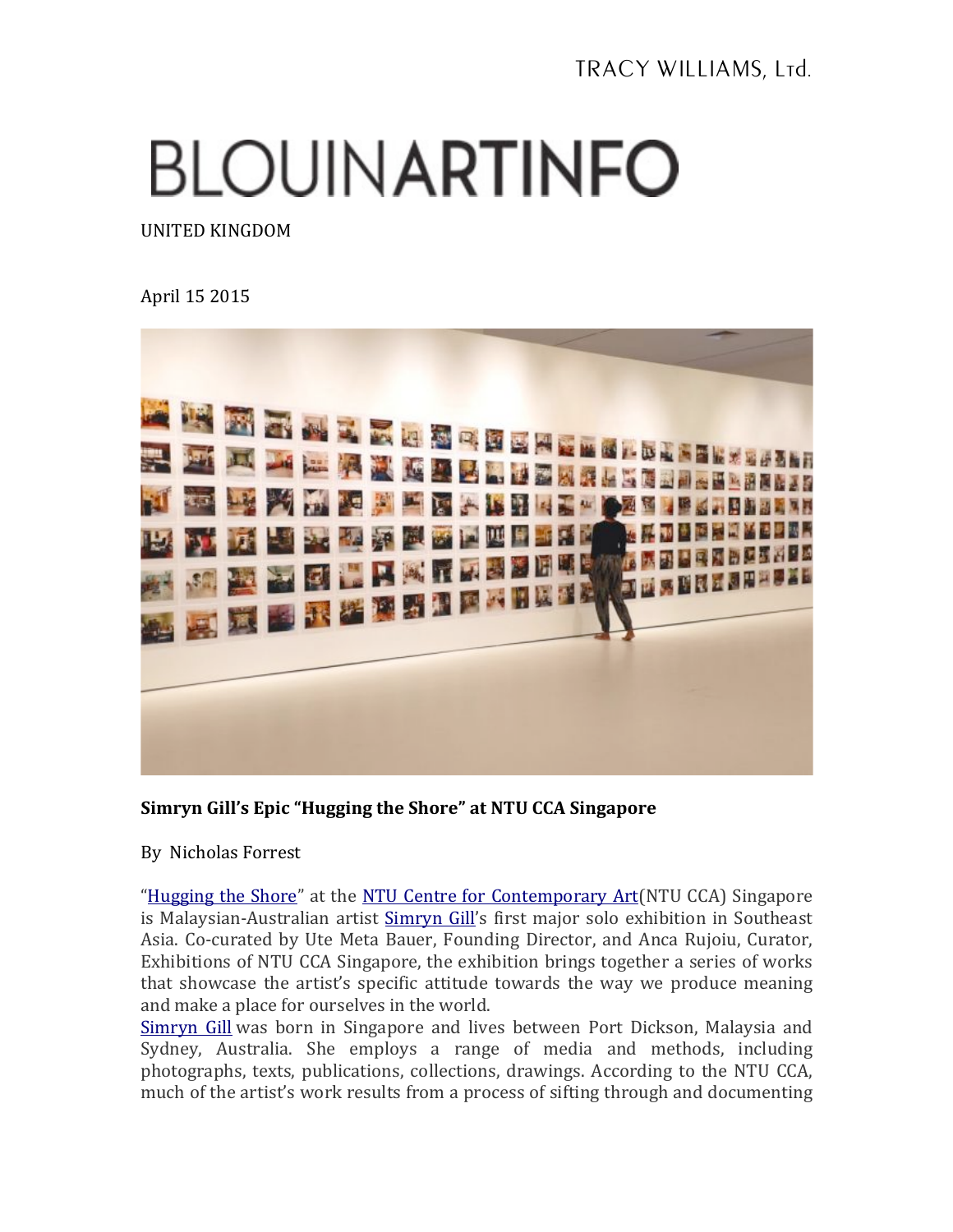her immediate surroundings creating quiet and at the same time commanding work marked by history, culture, the passage of time, and the poetry of daily life.

"Hugging the Shore" features three photographic series: "Standing Still" (2000-03), "Dalam"  $(2001)$ , "May"  $2006$   $(2006)$ , and a new work, "Like Leaves"  $(2015)$ . "Standing Still" (2000-03) captures abandoned building projects in Malaysia, "Dalam" (2001) comprises 260 photographs of living rooms in West Malaysia, "May" 2006 (2006) traces a one-month journey by foot through the artist's neighbourhood in Sydney, and "Like Leaves" (2015) comprises pinned leaves from the Sea Apple tree.

To find out more about the intriguing exhibition, BLOUIN ARTINFO got in touch with co-curator Anca Rujoiu and asked her a few questions.

The title of the exhibition, "Hugging the Shore," seems to have multiple connotations. Could you explain what the title means and how it relates to the works in the exhibition?

"Hugging the Shore" comes from the title of American writer, John Updike's collection of essays and reviews in which he alludes to the critic who unlike the writer stays close to the shore and does not venture far out to sea. The title was the choice of the artist and it took an even stronger understanding for me once the exhibition was completely installed. I see the metaphor of "Hugging the Shore" in relation to Simryn's way of "approaching" the subject matter, especially in the photograph series "Standing Still" where each photograph is always centred, with a large depth of field that reflects an act of stepping back, taking distance from the object. This approach is handed over to the visitor in the exhibition space, as the process of looking at the work and reading the work replicates the process of its making. Each photograph series can be approached from a distance, seen overall as a mural, which encourages the visitor to embrace the whole work into an encompassing view.

What was the catalyst for "Hugging the Shore" and what was the point of departure? The collaboration started with a journey in Port Dickson, Malaysia where Simryn grew up and where she currently lives and works. Simryn was extremely generous; she hosted Ute and myself and took us around Port Dickson. We experienced Port Dickson through her eyes, which was very special. She made us see things that one might simply overlook, she made us find meaning in the banal.

The exhibition brings together a number of large series of photographs. Placed together in the context of this exhibition, what common themes and lines of enquiry emerge, and what do they reveal about the artist's specific interests and preoccupations?

"Hugging the Shore" brings together three photograph series spanning almost  $15$ years across Simryn's practice and a new work produced in the context of this exhibition. A first connection between the works is that all of them are a result of a durational process, of hours of wandering, looking, and collecting. "Standing Still," for instance was produced over a three year timeframe whereas "May" 2006 took a shorter time, but a more concentrated one with the artist taking photographs every day over one month period in her neighborhood in Sydney, Australia. Another common thread between three of the works is their open-endedness: they can expand and expand endlessly. The production of these works was brought to an end